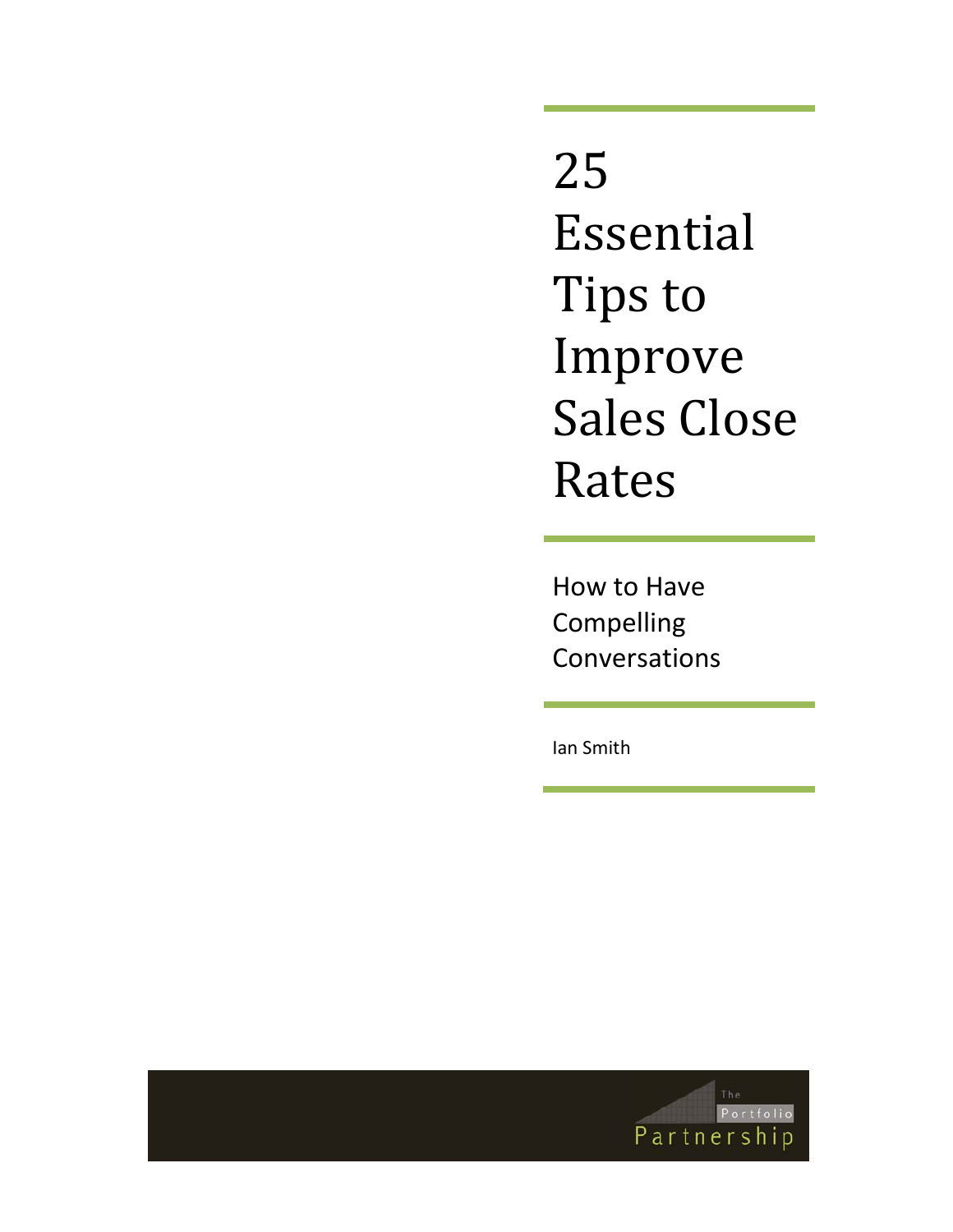

- 1. Fine tune your messaging on all marketing content wherever it resides, to ensure you attract the most valuable sales leads. Poor sales leads kill attractive close rates. Ensure the collateral emphasizes the business results you achieve for clients.
- 2. Prioritize your time. Not all sales leads are born equal.
- 3. Preparation is key. What business issues are live and relevant for your prospects e.g. raw materials inflation, compliance and risk, delivery on time, software bugs.
- 4. It is tempting to explain the quality & depth of your experience by delivering the premature presentation method but it will fail.
- 5. Professionally interrogate prospects in a friendly conversational style to discover real symptoms and their impact on the performance of a prospect. Recognizing when you can't solve a problem gives you a distinct advantage.
- 6. Help your prospect put a cost on these consequences e.g. say a severe software bug arises that is not detected until the product is ready to ship. To correct that bug might require a \$180k per year senior developer one full day to fix. That's \$493. Say you have 1000 bugs in a year – that's \$493,000!
- 7. Always act as if you are financially independent.
- 8. Don't over specify your solution. Recap early and often what your solution delivers and build no more and no less into your proposal.
- 9. Position yourself and your company as a problem solver in your prospects mind. And ensure your unique skills translate into improved performance for your prospect e.g. a narrow technical skill set such as Digital Content Governance TRANSLATES to helping Frank the CIO of a large enterprise, mitigate risk and ensure that IT supports regulatory requirements. You are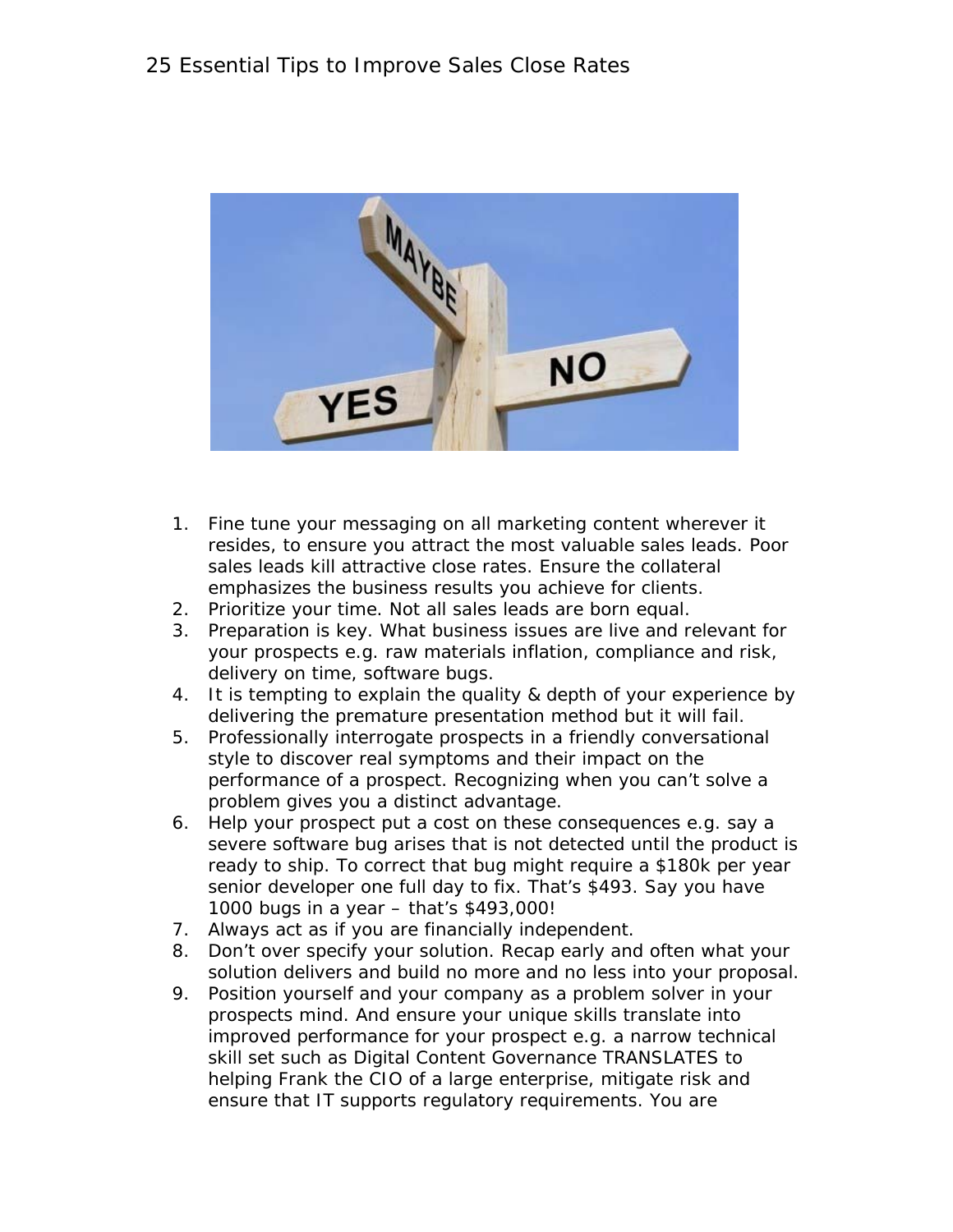improving the personal performance of Frank not some abstract value proposition for IBM.

- 10. Authenticity comes from telling stories that you have lived through. Share details of roadblocks got round and solutions that failed. Sound human. Sound real.
- 11. Look for agreement with the prospect that the issues you are discussing are a high priority. Create a sense of urgency in the prospect's mind.
- 12. Understand both the decision making process and the authorization process. The latter process may contain a key person you need to influence but may not get to meet or even talk to.
- 13. Always prepare an ROI spreadsheet document for the prospect to play with and use.
- 14. Understand the quality of your competition but always be ready to reposition the competition as a solution to a problem the prospect doesn't have.
- 15. Ensure junior consultants see great selling in action. Selling is a contact sport.
- 16. Understand your prospects world as well as you understand your own solution.
- 17. Remember the family of excuses why buyers don't buy tends to boil down to 2 reasons: No belief the problem exists or if it exists, it is not a priority, secondly prospect doesn't believe your solution will work.
- 18. Create realistic expectations in the prospect's mind about how the product will be used and the timetable for success.
- 19. Time kills deals: Deploy reverse timelines. Explain that a Dec 1<sup>st</sup> delivery requires feet on the ground in October and a PO by the end of September type approach.
- 20. Let the prospect define what success looks like, criteria, timing etc.
- 21. Use recap documents to summarize the exact solution, the timetable of deployment and the cost. Only once this casual document is agreed should you issue a formal proposal.
- 22. Build a sense of collaboration throughout the sales process not a combative, point scoring battle.
- 23. Always be clear on the business results you will achieve for your prospect and link those results as high up the food chain as possible e.g. if your consulting offering impacts the bottom line for your prospect's P&L, make sure you state it.
- 24. Brevity in conversation doubles your IQ, improves your ability to listen and boosts your level of seniority in the prospect's mind.
- 25. Always be setting up the next conversation even after you have closed a deal. It is a constant loop of credibility. You are in the business of value achievement. Has your client achieved value from your product?